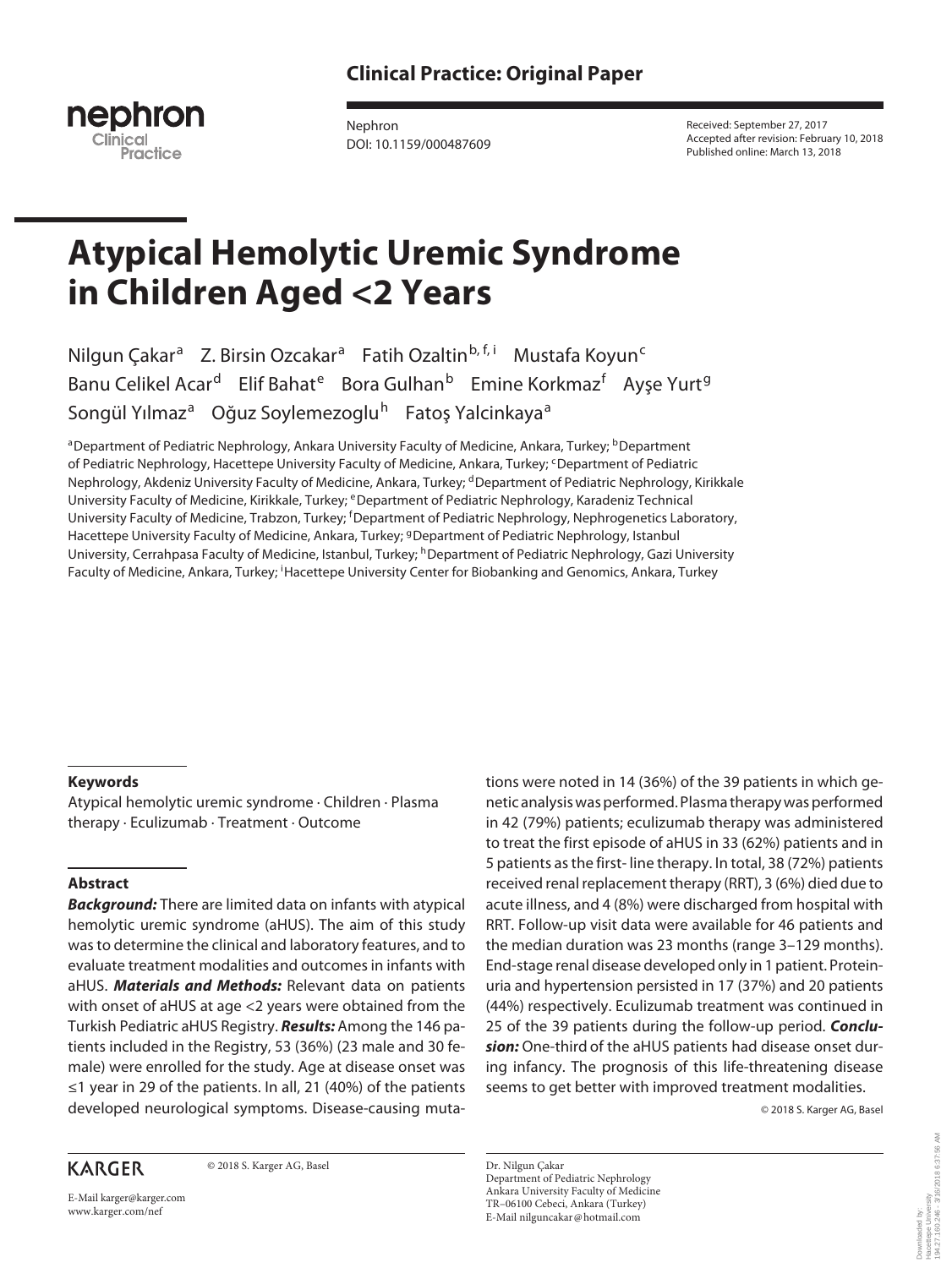#### **Introduction**

Hemolytic uremic syndrome (HUS) is characterized by microangiopathic hemolytic anemia, thrombocytopenia, and acute renal failure [1]. HUS induced by Shigatoxin-producing Escherichia coli (STEC) is the most common type of the disease and generally has a good prognosis, but atypical HUS (aHUS) is a rare and heterogeneous disease, with a relapsing course and poor prognosis [2–4]. The frequency of aHUS in childhood is similar in boys and girls [5, 6], and it can occur at any time, from the perinatal period to adulthood. Upper respiratory tract infection, diarrhea, varicella, and H1N1 influenza trigger the development of the disease [2].

Atypical HUS was determined to be associated with complement alternative pathway dysregulation in the last two decades. In approximately 60–70% of aHUS patients mutations in the genes encoding complement regulatory proteins, components of the alternative pathway C3 convertase and anti-complement factor H autoantibodies have been reported [7, 8].

Although nearly 50% of aHUS patients have disease onset in childhood, especially during infancy, data are limited on the clinical features and treatment outcome in patients with infantile onset of aHUS [6]. The aim of the present study was to determine the demographic and clinical characteristics, and to evaluate treatment, clinical course, and outcome in patients with infantile onset aHUS.

#### **Materials and Methods**

The Turkish Pediatric aHUS Registry was initiated in November 2013. The Registry includes retrospective and prospective patients with onset of aHUS at age <18 years that were diagnosed between January 2001 and December 2015, and were recorded in the database at www.ahusnet.org, a web-based national registry system. Data for patients with disease onset at age <2 years were obtained from the Registry and included in this study.

The complete triad of HUS is defined as hemolytic anemia characterized by a hemoglobin (Hb) level <10 g/dL, detection of schistocytes in peripheral blood smear with a negative Coombs test confirming microangiopathic hemolysis, thrombocytopenia with a platelet count <150  $\times$  10<sup>9</sup>/L, and the presence of acute renal impairment. Patients with HUS secondary to drugs, an autoimmune disease, infection (caused by STEC, *Streptococcus pneumoniae*, or HIV), bone marrow or solid organ transplantation, or cobalamin deficiency were excluded. STEC-HUS was excluded with specific cultures of stool specimens and PCR was performed for the isolated EHEC serotypes.

All patients were screened for ADAMTS 13 deficiency. The activity of ADAMTS13 above 10% was considered normal. Serum creatinine was estimated based on Jaffe's reaction. The new

Schwartz formula  $(K = 0.413)$  [9] was used to calculate the estimated glomerular filtration rate (eGFR). Chronic kidney disease staging was performed according to KDOQI Clinical Practice Guidelines for Chronic Kidney Disease [10]. Proteinuria was defined as ≥1+ via urine test strip analysis and/or a random urine protein creatinine ratio ≥0.5 mg/mg [11].

Beyond the immediate neonatal period, oliguria was defined as urine output <0.5 mL/kg/h or 500 mL/24 h/1.73 m<sup>2</sup>. The plasma complement C3 level was measured using the nephelometric technique; if the decrease in C3 level was more than 10% (>0.07 g/L) of the lower limit of normal (N: 0.70–1.2 g/L), it was defined low. Complete remission was defined as normalization of the blood count (Hb >10 g/dL, thrombocyte count >150  $\times$  10<sup>9</sup>/L, and lactate dehydrogenase level <450 U/L) and renal function (eGFR >90 mL/ min/1.73 m<sup>2</sup>, and no proteinuria). Complete hematologic recovery, with renal insufficiency or failure was considered as partial remission. Renal remission was defined as a normal eGFR. Renal sequelae were defined as eGFR  $\leq$ 89 mL/min/1.73 m<sup>2</sup> and/or proteinuria and/or hypertension during the chronic period (>3 months). Recurrence was considered a new episode of aHUS occurring >4 weeks after remission.

#### *Genetic Analysis*

Mutation analysis via Sanger sequencing of the coding regions of the *CFH*, *CFI*, *MCP*, *CFB, C3*, *DGKE*, and *CHFR5* genes was performed in 37 of the 53 study patients at the Hacettepe University Nephrogenetics Laboratory, Ankara, Turkey, and in 2 patients, genetic analysis was performed at a private genetic diagnosis laboratory in Turkey. *CFHR1–3* deletion was evaluated via multiplex ligation-dependent probe amplification (MLPA) analysis. MLPA analyses were performed using SALSA MLPA probemix P236-A3 ARMD mix-1kit (MRC-Holland<sup>TM</sup>), according to the manufacturer's recommendations.

A variation was considered disease-causing mutation if it introduces a stop, frameshift, abrogation of start or stop, or leads to the disruption of obligatory splice site in a corresponding gene

- − In case of missense variation in a corresponding gene if (a) it causes a change in a continuously conserved aminoacid at least up to *Daniorerio* (zebrafish) (b) loss of function in human allele is supported by functional data in the literature, and (c) it has been previously described in the literature as disease causing and exists in available databases such as HGMD
- Heterozygous allele frequency is <1% in available databases (ExAC, 1000G etc.)
- − Inslico analyses using various software (i.e., PolyPhen2, MutationTaster, SIFT for missense variants and Human Splicing-Finder 3.0 forsplice site variations) predicts as pathogenic

Anti-complement Factor H autoantibody was searched using the CFH IgG ELISA Kit (Abnova™), according to the manufacturer's recommendations, with a detection limit of 0.6 AU/mL.

The study protocol was approved by the Hacettepe University Ethics Committee (FON10/03-22) and written informed consent was obtained from the parents of each patient.

#### *Statistical Analysis*

Data were analyzed using IBM SPSS Statistics for Windows version 21 (IBM Corp., Armonk, NY, USA). Descriptive statistical analysis was used to evaluate demographics and clinical data, and the results are shown as mean, median, SD, and range. Frequency tables were used to describe categorical data.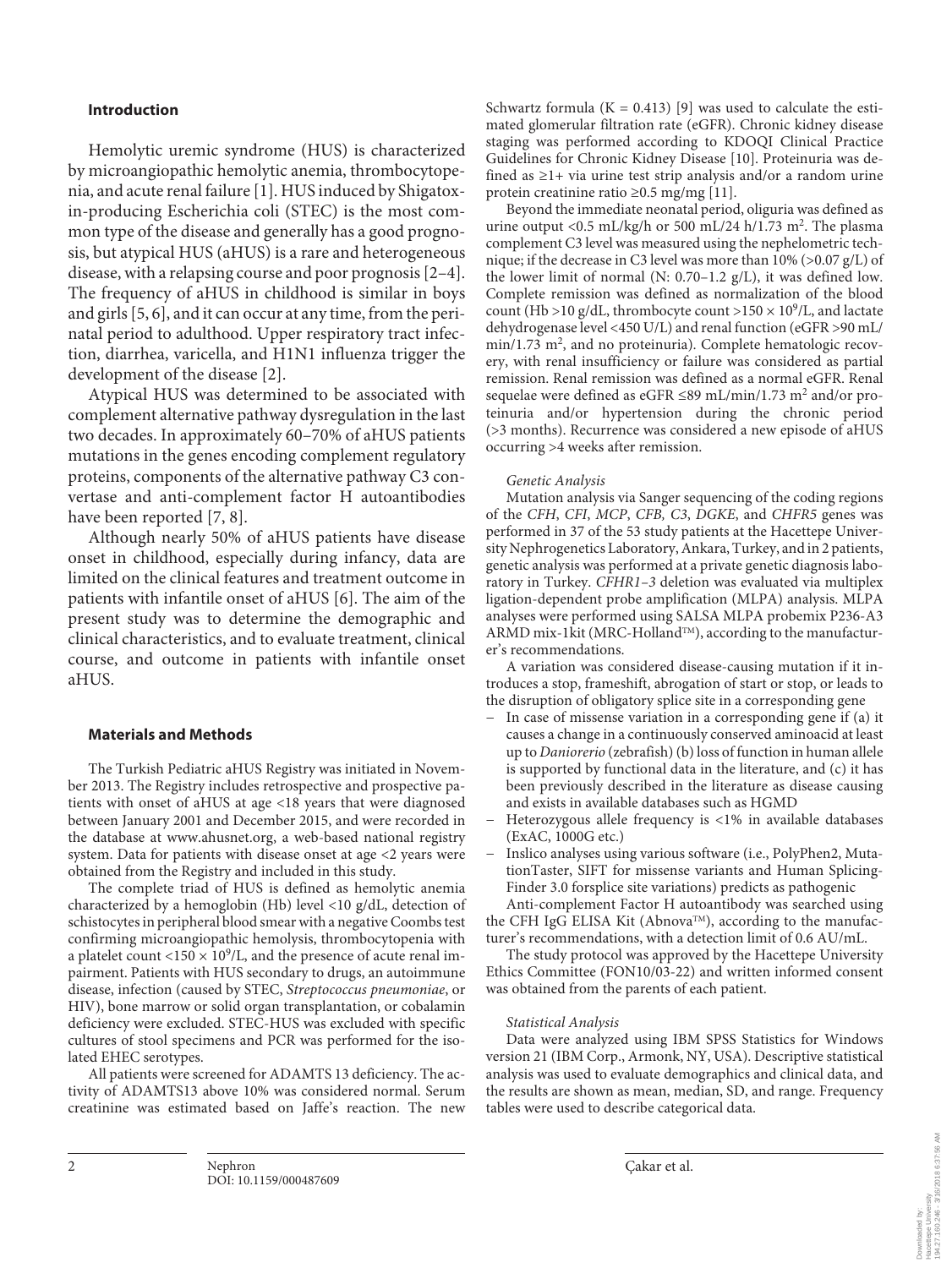**Table 1.** Clinical and laboratory features of patients at first attack

|                                                  | $n = 53, n$ (%) |
|--------------------------------------------------|-----------------|
| Female/male                                      | 30/23           |
| Age at diagnosis, month, mean ± SD               | $11.64 + 6$     |
| Age range, month                                 |                 |
| $<$ 6                                            | 13(24)          |
| 7 to ≤12                                         | 16(30)          |
| 13 to $\leq$ 24                                  | 24 (46)         |
| Triggering events                                |                 |
| Diarrhea                                         | 32(60)          |
| Respiratory infections                           | 11(21)          |
| Varicella                                        | 1(2)            |
| Extrarenal involvement                           | 33(62)          |
| Neurologic                                       | 21 (40)         |
| Gastrointestinal                                 | 7(13)           |
| Respiratory system                               | 3(5)            |
| Cardiac                                          | 2(3.7)          |
| Anuria                                           | 16(30.2)        |
| Duration, day, median (range)                    | $5(1-15)$       |
| Oliguria                                         | 29 (54.7)       |
| Duration, day, median (range)                    | $3(1-30)$       |
| Hemoglobin, g/dL, mean ± SD                      | $7.67 \pm 1.81$ |
| Hemoglobin <10 g/dL                              | 48 (90)         |
| Platelet count, $\times 10^9$ /L, mean $\pm$ SD  | $73+41$         |
| Creatinin, mg/dL, mean $\pm$ SD                  | $2.47 \pm 1.54$ |
| eGFR, mL/min/1.73 m <sup>2</sup> , mean $\pm$ SD | 23.09±24.67     |
| LDH, IU/L, mean ± SD                             | $2,110\pm1,158$ |
| Complete triad                                   | 45 (85)         |
| Proteinuria                                      | 44 (83)         |
| Decreased C <sub>3a</sub>                        | 28 (57)         |

<sup>a</sup> Data are available for 49 patients.

eGFR, estimated glomerular filtration rate; LDH, lactate dehydrogenase.

### **Results**

### *Patient Characteristics*

Among the 146 aHUS patients in Turkish Pediatric aHUS Registry, 53 (36%) who had disease onset at age  $\langle$ 2 years (range 7 days –  $\langle$ 2 years) were included in the study. Clinical and laboratory features of the patients at disease onset are shown in Table 1. There were no familial cases. In total, 60% of the patients had diarrhea (4 of the patients had bloody diarrhea and 1of them also had invagination). Gastrointestinal involvement was seen as pancreatitis ( $n = 3$ ), gallstones ( $n = 2$ ), and ischemic hepatitis (*n* = 2). Cranial MRI was performed in 20 of the patients with neurologic manifestations and the findings were abnormal in 11, including ischemic changes or/infarct  $(n = 7)$ , signal changes secondary to hypertension  $(n = 1)$ , hemorrhage  $(n = 1)$ , and non-specific changes

 $(n=2)$ . Among the patients with neurologic involvement, 1 had ischemic hepatitis, 1 had cardiomyopathy, and 1 had pancreatitis. Acute respiratory distress syndrome requiring mechanical ventilation occurred in 3 patients, 2 of whom faced complications caused by cardiomyopathy during the disease course.

Eight patients did not have complete triad at onset. The Hb level was >10 g/dL in 4 patients who had uremia and thrombocytopenia, and the thrombocyte count was  $150 \times 10^9$ /L-190  $\times 10^9$ /L in 3 patients who had microangiopathic hemolytic anemia and uremia. In 1 patient with homozygous *MCP* mutation, the creatinine level was normal, but anemia and thrombocytopenia were present. All patients had an elevated lactate dehydrogenase level.

## *Genetics*

Genetic analysis was completed for all corresponding genes in 39 (74%) of the patients who had an available DNA sample, and mutations were noted in 14 (36%), as follows: *CFH*: (*n* = 3); *C3*: (*n* = 2); *MCP*: (*n* = 1); *CFB*: (*n* = 1); *CFB/MCP*: (*n* = 1); *CFB/CFR 1–3 del*: (*n* = 1); *CFI*: (*n* = 1); *DGKE*:  $(n = 4)$ . Among the patients, 8 had 2 mutations; homozygous or compound heterozygous. Anti-CFH antibody was not detected in any of the patients.

The genetic variations and patient characteristics are summarized in Table 2.

### *Treatment*

Treatment and outcome data of the patients during the first attack are shown in Table 3. The majority of the patients (79%) were treated with plasma therapy. The daily dose of plasma infusion was 10–20 mL/kg, and plasma exchanged volume for each session was 40–60 mL/kg. Plasma therapy was combined with dialysis in 34 patients. Fourteen patients were treated with plasma only, 8 (57%) of them achieved complete hematologic and renal remission, 2 had hematologic remission but no renal remission, and 4 had neither hematologic nor renal remission. Five patients received eculizumab as a first-line treatment at the first attack of aHUS. The median age of these patients was 10 months (range 2–15 months). Three of them underwent peritoneal dialysis, and 4 (80%) had complete remission. The remaining patient was discharged from hospital with a low GFR, but the patient was not on dialysis. No statistically significant difference was found according to disease outcome between patients treated with plasma and eculizumab ( $p = 0.603$ ). Twenty-eight patients were treated with plasma and eculizumab; complete remission was achieved in 22 (78%) of them. In the remain-

rsity<br>- 3/16/2018 6:37:56 AM 194.27.160.246 - 3/16/2018 6:37:56 AMHacettepe University Downloaded by: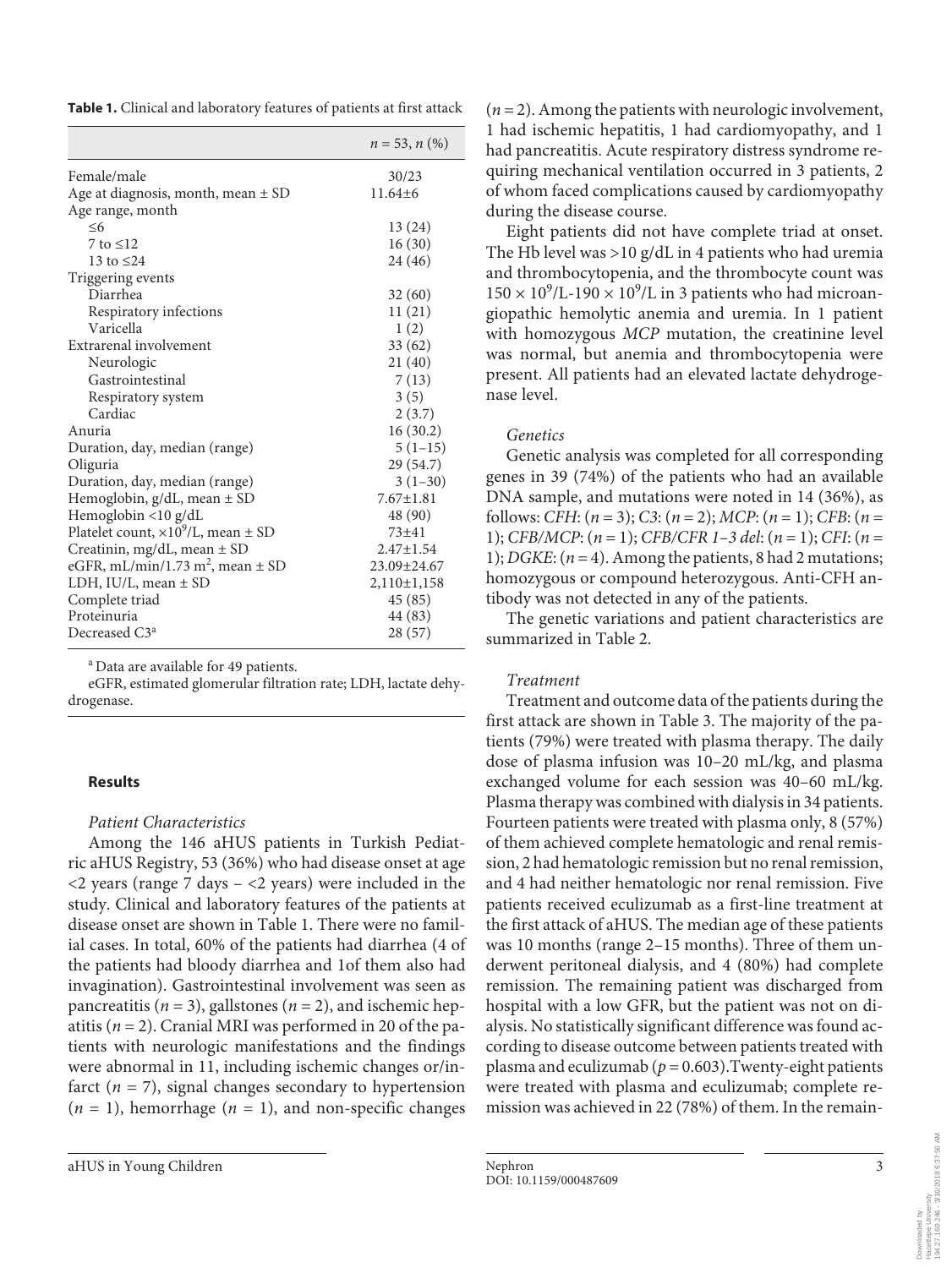|                | Patient Disease-causing<br>(No. 14) mutations<br>(references of<br>known mutations) |              | onset, time,   | Zygosity Age at Follow-up Diarhea Extrarenal<br>month month |                          | involment                       | C <sub>3</sub><br>mg/dL<br>N<br>$>70$ mg/<br>dL |                          | at first<br>episode  | Relaps Treatment Eculizumab<br>during<br>follow-up                    | eGFR at<br>last visit<br>mL/min/<br>$1.73 \text{ m}^2$ |
|----------------|-------------------------------------------------------------------------------------|--------------|----------------|-------------------------------------------------------------|--------------------------|---------------------------------|-------------------------------------------------|--------------------------|----------------------|-----------------------------------------------------------------------|--------------------------------------------------------|
| $\mathbf{1}$   | CFH:p.Tyr1177Cys [23]                                                               | Hom          | 1 week         | 54                                                          |                          |                                 | 61                                              |                          | PD, PI               | Started<br>2 years<br>later after<br>first attack<br>Continued        | >90                                                    |
| $\overline{2}$ | CFH: p.Tyr711del [28]                                                               | Het          | 8              | 57                                                          | ÷                        | Neurologic<br>Ischemichepatitis | 76                                              | ÷                        |                      | HD, PI, PE Started 1 year<br>later after<br>first attack<br>Continued | >90                                                    |
| 3              | CFH: c.245-18insTT [29]                                                             | Het          | 23             | 14                                                          |                          |                                 | 105                                             | $\overline{\phantom{a}}$ | PD, PI<br><b>ECU</b> | Continued                                                             | >90                                                    |
| $\overline{4}$ | DGKE: p.Arg337Stop<br>$[$ in dbSNP $)$ $[28]$                                       | Hom          | 11             | 12                                                          | $+$                      | Neurologic                      | 77                                              | $\mathbf{1}$             | HD, PE               | Started at<br>second attack                                           | Exitus                                                 |
| 5              | DGKE:p.Leu316Pro [28]                                                               | Hom          | 8              | 111                                                         |                          |                                 | 130                                             | $\overline{4}$           | PD, PI               | Started at 8 years<br>after first attack >90<br>Continued             |                                                        |
| 6              | DGKE:p.Gln143Stop;<br>p.Pro378Arg [28]                                              | $C$ -Het 2.5 |                | 10                                                          | $^{+}$                   | $\overline{\phantom{a}}$        | 97                                              | $\mathbf{1}$             | PD, PI               | Started at<br>second attack<br>Continued                              | >90                                                    |
| 7              | DGKE:p.Ser41Metfs*2 [28]                                                            | Hom          | 5              | 11                                                          | $\overline{\phantom{0}}$ | <b>ARDS</b>                     | 69                                              | $\overline{a}$           | PD, PI<br><b>ECU</b> | Discontinued                                                          | >90                                                    |
| 8              | $MCP$ : c.286 + 2T>G [30]                                                           | Hom          | 7              | 27                                                          | $\overline{\phantom{0}}$ | $\qquad \qquad -$               | 107                                             | $\overline{\phantom{0}}$ | $\overline{a}$       | $\overline{a}$                                                        | >90                                                    |
| 9              | CFB: p.Val42Ala [28]                                                                | Het          | $\overline{7}$ | 130                                                         | $\overline{\phantom{0}}$ |                                 | 60                                              | $\overline{\phantom{0}}$ | $\overline{a}$       | $\overline{\phantom{0}}$                                              | >90                                                    |
| 10             | CFB: p.Glu566Ala [31]<br>MCP: c.286 + 18_27delT [28] Het                            | Het          | 15             | 22                                                          | $+$                      |                                 | 70                                              | $\overline{a}$           | <b>ECU</b>           | Continued                                                             | >90                                                    |
| 11             | CFB: p.Glu566Ala [31];<br>p.Lys350Asn; [32]                                         | C-Het        | 6              | 120                                                         |                          |                                 | 35                                              | $\overline{\phantom{a}}$ | PD, PI               | Started at<br>prophylactically<br>before Tx                           | 80                                                     |
|                | CFHR1-3Del                                                                          | Het          |                |                                                             |                          |                                 |                                                 |                          |                      | Continued                                                             |                                                        |
| 12             | C3: p.Arg1042Leu [33]                                                               | Het          | 7.5            | 38                                                          | $\overline{a}$           | Neurologic<br><b>ARDS</b>       | 49                                              | $\overline{\phantom{0}}$ | PI, ECU              | Continued                                                             | >90                                                    |
| 13             | C3: c.1-5delG [28]                                                                  | Het          | 14.5           | 42                                                          | $\overline{\phantom{0}}$ | Neurologicinvolvement 65        |                                                 | $\overline{\phantom{0}}$ | PD, ECU              | Continued                                                             | 55                                                     |
| 14             | CFI: p.Asp403Asn [13]                                                               | Het          | 10             | 46                                                          | $\overline{a}$           | $\overline{\phantom{m}}$        | 53                                              | $\overline{\phantom{0}}$ | <b>ECU</b>           | Discontinued                                                          | >90                                                    |

## **Table 2.** Detected genetic variations and patients' characteristics

Hom, homozygous; Het, heterozygous; C-Het, compound heterozygous; CFH, complement factor H; CFHR, CFH-related protein; CFI, complement factor I; CFB, complement factor B; MCP, membrane cofactor protein; DGKE, diacylglycerolkinase-ε; ARDS, acute respiratory distress syndrome; PD, peritoneal dialysis; HD, hemodialysis, PI, plasma infusion; PE, plasma exchange; ECU, eculizumab; eGFR, estimated glomerular filtration rate; Tx, renal transplantation.

ing 6 patients; 3 had renal, 1 hematologic, and 2 had hematologic and renal impairment. The overall outcome of the patients at the first episode of aHUS is also shown in Table 3. Renal replacement therapy (RRT) was performed in 38 (72%) patients. The causes of death were pulmonary hemorrhage, resistant seizures, and sepsis.

## *Long-Term Follow-Up*

Follow-up data are shown in Table 4. During the follow-up, only 1 patient received plasma infusion therapy for 8 years, and then was switched to eculizumab after the drug was available. In addition to 33 patients who received eculizumab for the first episode of aHUS, 6 addi-

Downloaded by:<br>Hacettepe University<br>194.27.160.246 - 3/16/2018 6:37:56 AM 194.27.160.246 - 3/16/2018 6:37:56 AMHacettepe University Downloaded by: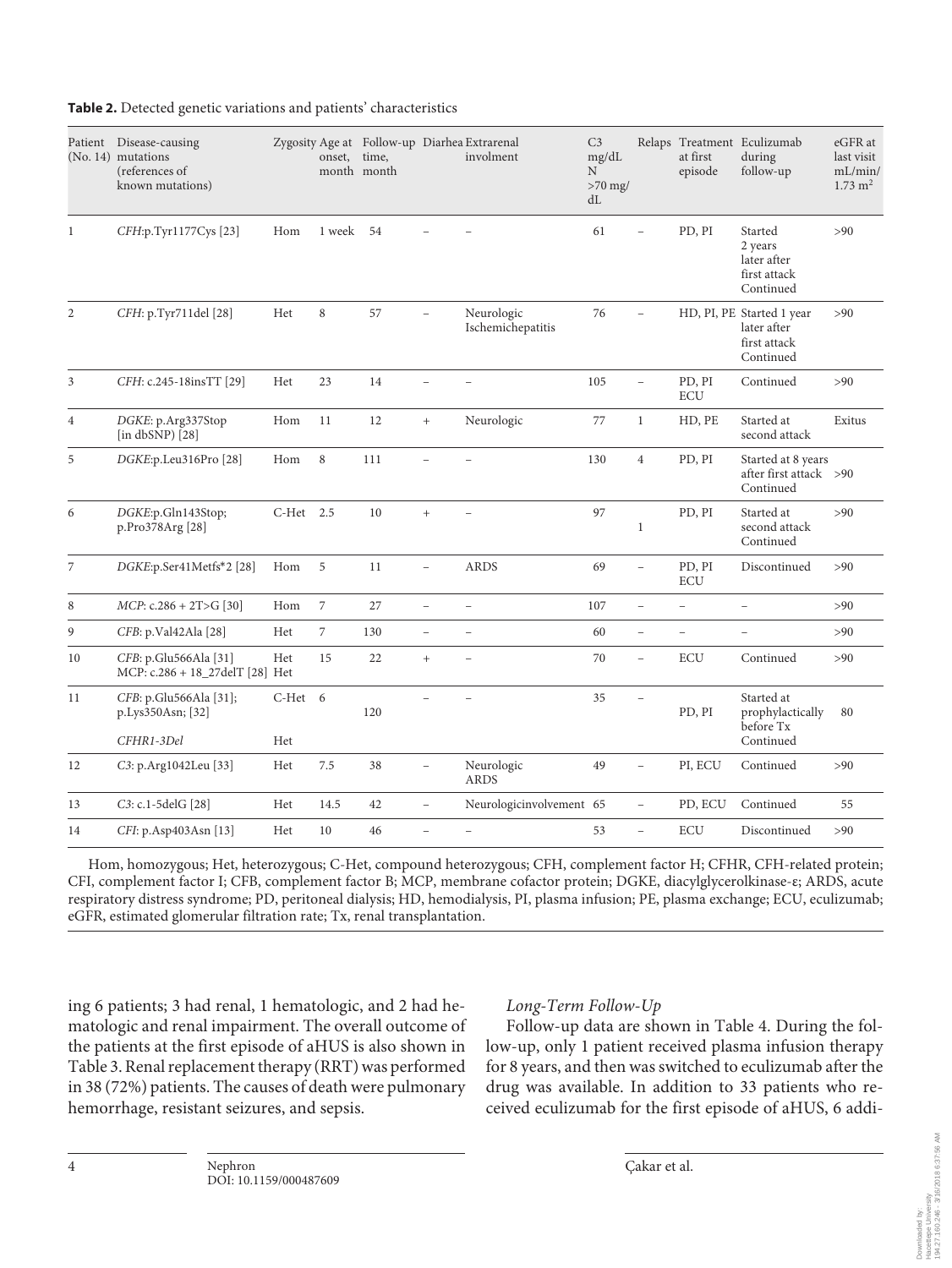tional patients were treated with eculizumab during the follow-up period (Tables 3, 4). Three of these 6 patients had complement and 3 had *DGKE* mutations (Table 2). One of the patients (No. 4) with *DGKE* mutation died at the second attack of aHUS despite plasma and eculizumab treatment (Table 2). There were no relapses in the follow-up period with eculizumab treatment in the remaining 5 patients who survived, they were in full remission.

Eculizumab treatment was withdrawn in 14 of 39 patients for various reasons, including family choice, genetic testing results, drug availability, and physician decision. Two of these patients (No. 7, 14) had disease-causing mutations (Table 2). At the last follow-up visit, the median creatinine level was 0.44 mg/dL (range 0.26–0.8 mg/dL) and the median eGFR was  $102 \text{ mL/min}/1.73 \text{ m}^2$  (range 67–198 mL/min/1.73 m<sup>2</sup>) in these 14 patients and relapses did not occur. The remaining 25 (64%) patients, including 5 additional patients in whom eculizumab was started during the follow-up period, were maintained on eculizumab treatment. Among these patients, only 1 relapse occurred when eculizumab was retarded for a few days due to an inter-current infection. At the follow-up last visit, the median creatinine level was 0.52 mg/dL (range 0.2– 1.3 mg/dL) and the median eGFR was  $106$  mL/min/1.73 m<sup>2</sup> (range  $43-225$  mL/min/1.73 m<sup>2</sup>) in these 25 patients.

In total, 7 relapses of aHUS occurred in 4 patients, including 1 patient who had just 1 hematologic relapse. The time from the onset of aHUS and relapse of disease ranged from 4 months to 2 years. Six relapses occurred in 3 patients (No. 4, 5, and 6) with *DGKE* mutation (Table 2). One of the patients who relapsed had no mutation.

In all, 6 (11%) patients were not treated with plasma or eculizumab during the first attack of aHUS and did not receive any treatment during the follow-up period. At their last follow-up visit, 5 of the 6 patients were in full remission, whereas the remaining 1 had a renal sequela, an eGFR of 77 mL/min/L/1.73  $m^2$ , and mild proteinuria.

End-stage renal disease developed in 1 patient (No. 11) before eculizumab was available and was treated only with plasma. This patient carried both a *CFB* mutation and *CFHR1–3* deletion (Table 2).

#### **Discussion**

The present findings show that 36% of the patients from the Turkish Pediatric aHUS Registry had disease onset at age <2 and that 20% had onset at age <1. Our study and earlier studies clearly show that the period from birth till 2 years is a critical time period for aHUS patients

**Table 3.** Treatment and outcome of patients at first attack

|                                            | $n = 53, n$ (%) |
|--------------------------------------------|-----------------|
| Plasma therapy                             | 42 (79)         |
| PI                                         | 23(43)          |
| PE                                         | 9(17)           |
| $PI + PE$                                  | 10(18)          |
| Eculizumab therapy                         | 33(62)          |
| First line                                 | 5(15)           |
| Second line                                | 28 (85)         |
| Renal replacement therapy                  | 38 (72)         |
| P <sub>D</sub>                             | 23(60)          |
| HD                                         | 6(16)           |
| $PD + HD$                                  | 4(10)           |
| CRRT                                       | 5(13)           |
| Supportive treatment only <sup>a</sup>     | 6(11)           |
| Complete remission                         | 39 (74)         |
| Renal remission                            | 42 (79)         |
| Hematologic remission                      | 49 (92)         |
| RRT at the time of discharge from hospital | 4(8)            |
| Mortality (during the acute episode)       | 3(6)            |

<sup>a</sup> No PI/PE, no eculizumab.

PI, plasma infusion; PE, plasma exchange; PD, peritoneal dialysis; HD, hemodialysis; CRRT, continuous renal replacement therapy; RRT, renal replacement therapy.

**Table 4.** Treatment and outcome of the patients during follow-up

|                                   | $n = 46, n (%)$ |
|-----------------------------------|-----------------|
| Follow-up time, months            |                 |
| $Mean + SD$                       | $31.44 \pm 30$  |
| Median (range)                    | $22.68(3-129)$  |
| End stage renal disease           | 1(2)            |
| Kidney transplantation            | 1(2)            |
| eGFR, mL/min/1.73 m <sup>2</sup>  |                 |
| >90                               | 38 (83)         |
| $60 - 89$                         | 7(15)           |
| $30 - 59$                         | 1(2)            |
| Proteinuria                       |                 |
| No proteinuria                    | 29(63)          |
| Non nephrotic range               | 15(33)          |
| Nephrotic range                   | 2(4)            |
| Hypertension                      | 20(44)          |
| Eculizumab treatment              | 39 (74)         |
| Continued                         | 25(64)          |
| Duration of follow-up with        |                 |
| eculizumab, month, median (range) | $23(3-50)$      |
| Discontinued                      | 14 (36)         |
| Eculizumab free follow-up, month, |                 |
| median (range)                    | $15(2-30)$      |
| Overall relaps                    | 7(15)           |

eGFR, estimated glomerular filtration rate.

3/16/2018 6:37:56 AM 194.27.160.246 - 3/16/2018 6:37:56 AMHacettepe University Downloaded by: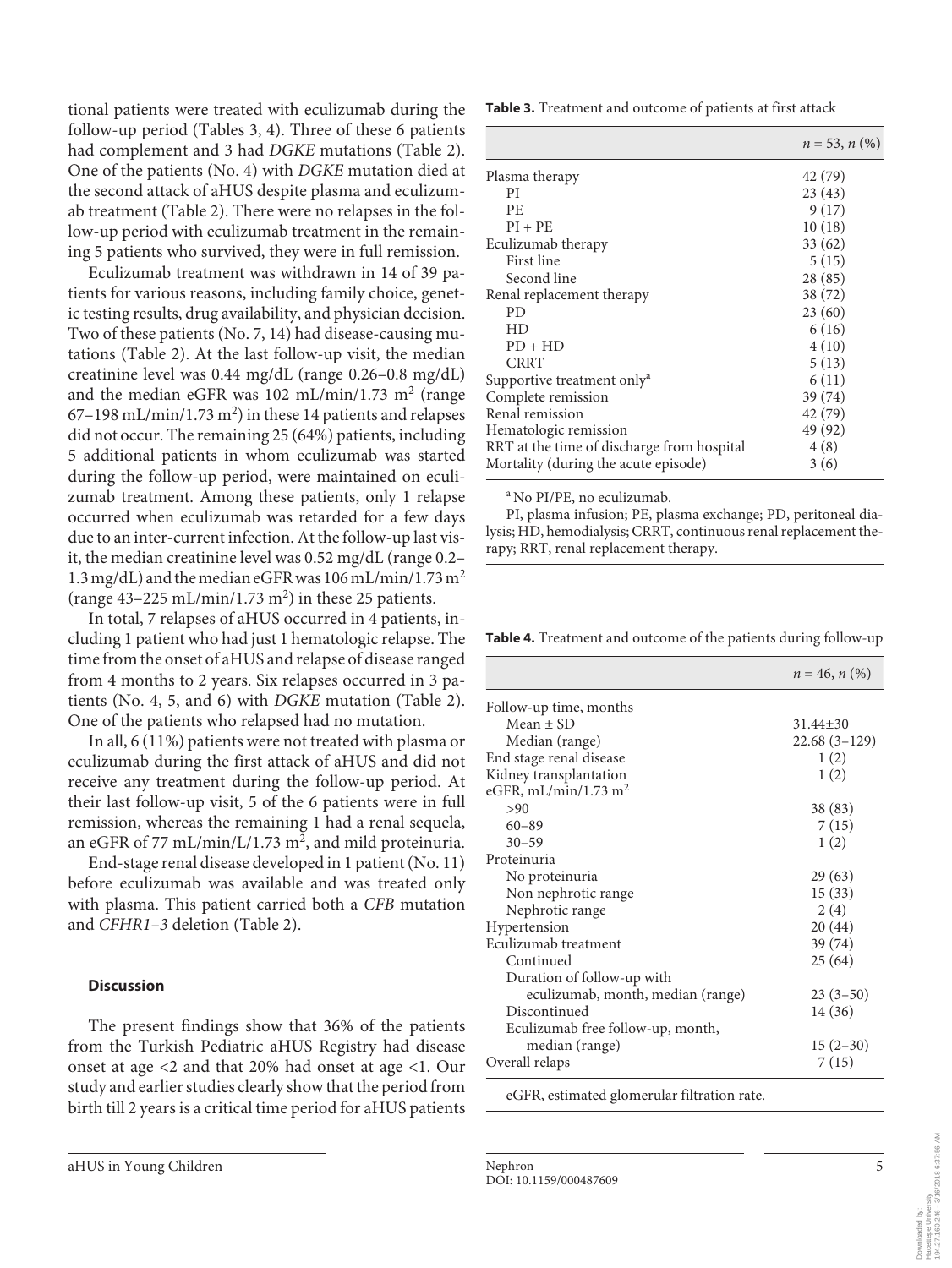and that special attention is required for its diagnosis and treatment [5, 6, 12, 13].

Gastroenteritis (most frequently non-bloody diarrhea) and upper respiratory tract infection were the most common precipitating factors for aHUS in the present study, as reported earlier [6, 9, 12]. Although, aHUS is characterized by renal manifestations, additional involvement can occur, including cardiovascular, pulmonary, and gastrointestinal system [14]. Neurological symptoms, including visual disturbance, seizures, reduced consciousness, agitation, and coma occur in 8–30% of patients with HUS [7, 15]. Among the patients in the present study, nearly half of the patients developed neurological symptoms, more than 10% had gastrointestinal involvement, 6% had acute respiratory distress syndrome, and 3% cardiomyopathy that increase morbidity and mortality.

More than 70% of our patients required dialysis during the first episode of aHUS. However the rate of progression to end-stage renal disease was 2% and overall mortality rate was 6%. Similarly, previous studies reported that most children with aHUS have acute renal failure and >50% require dialysis during the first episode of aHUS [5, 6, 16]. However, detailed analysis about the prognosis of infantile aHUS was not extensively evaluated in the previous studies; thus, it is hard to arrive at firm conclusions about the prognosis of infantile aHUS [5, 6, 12, 13, 16].

Disease-causing mutations, mostly heterozygous, were noted in 44–60% of patients with aHUS, of which approximately 30% had *CFH* mutation [6, 12, 13]. In the present study, disease-causing mutations were observed in 14 (36%) patients in whom genetic analysis was performed, of which 11 had disease onset at age <1. Ten of these mutations were complement mutations, and *CFH* and *CFB* mutations were the most common. Interestingly, *MCP* mutations were observed in 2 patients in the present study; such mutations are very rarely reported in patients of this age [6]. In our study, 4 of the 14 patients had *DGKE* mutations and all were <1 year of age. Three of them had disease relapses and 1 died due to septicemia. These findings are compatible with the findings of earlier reports of frequent relapses and poor prognosis in patients with *DGKE* mutations [17].

Before the availability of eculizumab, the European Pediatric Study Group for HUS 2009 Guidelines [18] primarily recommended plasma therapy as the first-line treatment in patients with aHUS. Plasma treatment may provide partial or complete recovery, but more than half of the patients experienced aHUS relapses [6, 12, 16]. More recent data show an improvement in the prognosis of aHUS in pediatric patients, primarily due to early diagnosis and intensive plasma therapy [7]; however, the intensity and duration of plasma therapy remains unknown because of high variability in the severity of aHUS. Moreover, low total blood volume and technical difficulties associated with vascular access pose significant challenges to successful plasma therapy, especially in young children. In 2014, it was reported the effects of early and intensive plasma therapy for aHUS showed that 31% of children experienced catheter-related complications [14]. Our present findings show that during the first episode of aHUS, 14 infants were treated with plasma therapy only and relapse occurred in 4 of the patients.

Although soon after the discovery of *DGKE* mutations early aggressive and continuous plasma infusion was recommended to prevent podocyte damage in aHUS patients carrying *DGKE* mutation [19], treatment of these patients has not yet been resolved. In our study, 4 patients with *DGKE* mutation were treated with eculizumab. One died during the second attack, Eculizumab was continued in 2, discontinued in 1 patient without relapses during the follow-up. One of the patients (No. 5) with *DGKE* mutation experienced 4 relapses during regular plasma therapy (every 2 weeks) for 8 years (Table 2). The patient was subsequently followed by treatment with eculizumab and no relapses were observed over four years. These results suggest that some patients with *DGKE* mutation also seem to respond well to eculizumab.

Eculizumab, a humanized monoclonal antibody that blocks the terminal complement pathway by targeting C5, was approved by the US Food and Drug Administration for the treatment of aHUS in September 2011. This new drug was reported to be safe and effective in children in several case reports and clinical trials [20–23]. In a prospective study reported by Greenbaum et al. [24], 64% of 22 pediatric patients achieved complete remission after 26 weeks of treatment. A recent international consensus on the management of aHUS in children also proposed eculizumab as a first-line treatment, when possible [25]. In the present study, 33 of the 45 patients who were diagnosed as aHUS after 2011 received eculizumab treatment during the first episode; 5 of these patients used the drug as first-line treatment.

Discontinuation of eculizumab maintenance therapy was reported in 10 patients with a genetic defect in complement-regulating genes and/or anti-CFH antibodies, and 3 of these patients had disease relapsed within 6 weeks of discontinuation of eculizumab therapy [26]. It was recently reported that relapses occurred after a mean followup of 22 months in 12 of 38 aHUS patients in which eculizumab was discontinued. All 12 of the relapsed patients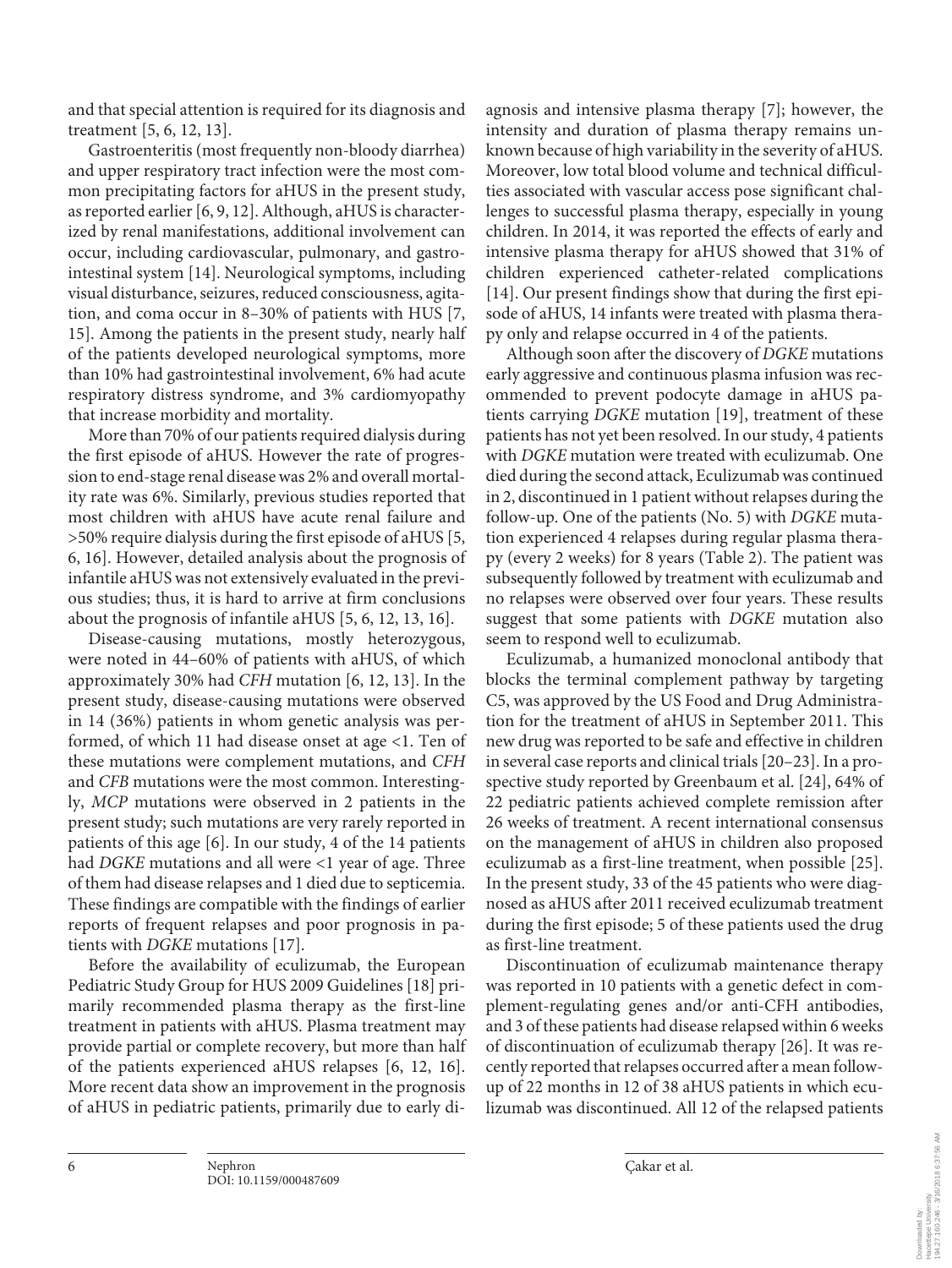had a *CFH* or *MCP* mutation, and 9 of them were children [27]. In the present study, all patients with *CFH* mutations received uninterrupted eculizumab treatment. In 1 patient (No. 14) with *CFI* mutation, eculizumab treatment was discontinued after an acute episode of aHUS and 1 patient (No. 8) with a homozygous *MCP* mutation did not receive eculizumab treatment (Table 2). Furthermore, no relapses occurred during the follow-up period in any of the patients with complement mutations. Although most of the patients in the present study received eculizumab following the onset of aHUS, it was discontinued in 14 patients who were monitored closely during follow-up for the signs of recurrence. End-stage renal disease developed in 1 patient (No. 11) with both a *CFB* mutation and *CFHR1–3* deletion for whom eculizumab therapy was not available at onset of aHUS (Table 2). Subsequently, cadaveric transplantation was performed in this patient, followed with continuous prophylactic eculizumab treatment and satisfactory kidney function for 4 years.

The present study has some limitations, including few patients with genetic mutations for effective clinical comparison and interpretation of prognosis. Shortcomings of the Turkish Pediatric aHUS Registry system may have resulted in incomplete data concerning the family history of aHUS. Lastly, other limitations include lack of standardized patient treatment and care.

In conclusion, the present study is the first study including the clinical findings and prognosis in patients with pure infantile onset aHUS. The prognosis of infantile aHUS has improved in recent years following the advent of plasma and eculizumab therapy. Considering the fact that onset of aHUS was <2 years in a substantial number of patients, clinicians should be well informed about infantile aHUS, and pediatric nephrology centers should be sufficiently equipped for the proper management of such patients.

#### **Acknowledgments**

The authors acknowledge the enrolling clinicians, data coordinators at individual enrolling centers including Harika Alpay, Ozlem Aydog, Esra Baskin, Aysun Karabay Bayazit, Nur Canpolat, Ali Delibas, Zelal Ekinci, Kibriya Fidan, Gürkan Genc, Nilufer Goknar, Can Huzmeli, Beltinge Demircioglu Kilic, Engin Melek, Aytul Noyan, Sare Gulfem Ozlu, Alper Soylu, Mehmet Tasdemir, Emel Unsur, Lokman Ustyol, Bilal Yildiz, Alev Yilmaz, Selcuk Yuksel.

## **Funding**

This study was supported by Hacettepe University Scientific Research and Development Office (grant No.: 010A101009). The article processing charge of this manuscript has been granted by the Alexion Pharmaceuticals, Inc.

### **Ethics Statement**

The study protocol was approved by the Hacettepe University Ethics Committee (FON10/03-22) and written informed consent was obtained from the parents of each patient.

## **Disclosure Statement**

The authors declare that they have no conflict of interest.

## **Author Contributors**

N.Ç. designed, wrote the manuscript, and analysed of data, Z.B.O. and F.Y. designed, wrote the manuscript, F.O. evaluated and wrote genetic results and revised the text. E.K. carried out the molecular genetic studies. O.S. revised the text. M.K., B.C.A., E.B., B.G., A.Y., and S.Y. participated in collection of data. All authors have read and approved the final manuscript.

### **References**

- 1 Ruggenenti P, Noris M, Remuzzi G: Thrombotic microangiopathy, hemolytic uremic syndrome, and thrombotic thrombocytopenic purpura. Kidney Int 2001;60:831–846.
- 2 Noris M, Remuzzi G: Atypical hemolytic-uremic syndrome. N Eng J Med 2009;361:1676– 1687.
- 3 Loirat C, Frémeaux-Bacchi V: Atypical hemolytic uremic syndrome. Orphanet J Rare Dis 2011;6:60.
- 4 Besbas N, Karpman D, Landau D, Loirat C, Proesmans W, Remuzzi G, Rizzoni G, Taylor CM, Van de Kar N, Zimmerhackl LB; European Paediatric Research Group for HUS: A

classification of hemolytic uremic syndrome and thrombotic thrombocytopenic purpura and related disorders. Kidney Int 2006;70: 423–431.

- 5 Licht C, Ardissino G, Ariceta G, Cohen D, Cole JA, Gasteyger C, Greenbaum LA, Johnson S, Ogawa M, Schaefer F, Vande Walle J, Frémeaux-Bacchi V: The global aHUS registry: methodology and initial patient characteristics. BMC Nephrol 2015;16: 207.
- 6 Sellier-Leclerc AL, Fremeaux-Bacchi V, Dragon-Durey MA, Macher MA, Niaudet P, Guest G, Boudailliez B, Bouissou F, Deschenes G, Gie

S, Tsimaratos M, Fischbach M, Morin D, Nivet H, Alberti C, Loirat C: Differential impact of complement mutations on clinical characteristics in atypical hemolytic uremic syndrome. J Am Soc Nephrol 2007;18:2392–2400.

7 Noris M, Caprioli J, Bresin E, Mossali C, Pianetti G, Gamba S, Daina E, Fenili C, Castelletti F, Sorosina A, Piras R, Donadelli R, Maranta R, van der Meer I, Conway EM, Zipfel PF, Goodship TH, Remuzzi G: Relative role of genetic complement abnormalities in sporadic and familial aHUS and their impact on clinical phenotype. Clin J Am Soc Nephrol 2010; 5:1844–1859.

194.27.160.246 - 3/16/2018 6:37:56 AM